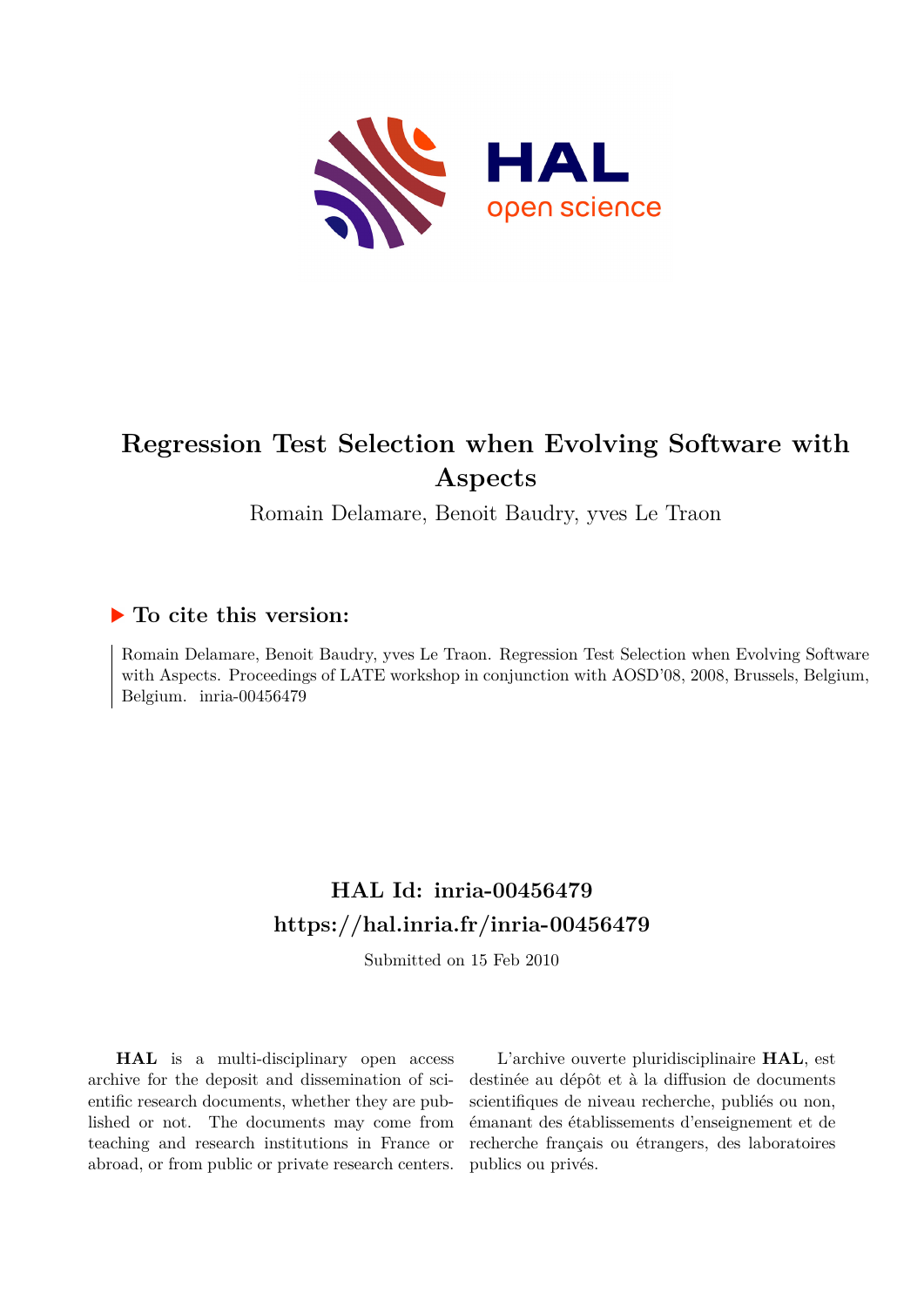## **Regression Test Selection when Evolving Software with Aspects**

Romain Delamare IRISA / INRIA Rennes Avenue du Général Leclerc 35042 Rennes Cedex France romain.delamare@irisa.fr

Benoit Baudry IRISA / INRIA Rennes Avenue du Général Leclerc 35042 Rennes Cedex France benoit.baudry@irisa.fr

Yves Le Traon ENSTB 2, rue de la Châtaigneraie 35576 Cesson Sévigné Cedex France yves.letraon@enstbretagne.fr

## ABSTRACT

Aspect-oriented software evolution introduces new challenges for regression test selection. When a program, that has been thoroughly tested, evolves by addition of an aspect, it is important for regression test selection to know which test cases are impacted by the new aspects and which are not. The work presented here proposes a classification for regression test cases and introduces an algorithm for impact analysis of aspects on a set of test cases. A major benefit of this analysis is that it saves the execution of test cases that are not impacted.

## 1. INTRODUCTION

When software evolves, it is necessary to perform regression testing in order to check that no unexpected change has been introduced. A major challenge for regression test selection techniques is to identify the subset of test cases for one version of the system that must be re executed to validate an evolution of the system. It is very important to precisely identify this subset since executing the whole test suite is very time consuming in the case of large software systems. Also, a selection technique must distinguish between the test cases that can be kept unchanged (that can be re executed as they are for regression testing) and the ones that must evolve (to take changes into account). Several techniques have been proposed for regression test selection in the context of object-oriented programs [2, 3, 5, 7]. Here we are interested in regression testing in the context of aspect-oriented software evolution.

In this paper, we propose an impact analysis of aspects on test cases, as well as a classification of regression test cases. The analysis identifies the test cases that can cover a part of the system where an aspect is woven. These test cases are called *impacted test cases*. The test cases that are not concerned by the aspect weaving are called *non-impacted test cases*. This impact analysis provides the necessary information for regression test selection.

The impact analysis is performed statically, which avoids executing all the non-impacted test cases. In the first step of the analysis, the aspect and the base program are analyzed in order to identify which base methods are impacted by the aspect's weaving. Second, the static call graph is built for each test case. The graph is then analyzed to check whether it contains an impacted method.

Once the impacted test cases have been identified, we run them in order to get a verdict for each of them. The test cases that are impacted by the change but that still pass are of particular interest for us. This verdict can be interpreted in several ways. Either the aspect has no effect on the behaviour that is evaluated by the test case; or the aspect adds behaviour without modifying the previous one. When this happens, the test case still passes but its oracle function does not evaluate the behaviour added by the aspect. The test case should then be modified and re-executed in order to validate the evolution introduced by the aspect. The test cases that are impacted and that still pass can be automatically identified, but the analysis to know if they must change has to be performed manually.

The paper is organized as follows. Section 2 describes the general principles for the impact analysis we want to perform for regression testing selection. Section 3 presents the classification of test cases and discusses the meaning of each class of test case for regression testing. Section 4 goes into the detail of our solution for regression test selection. Section 5 discusses related works and section 6 concludes.

#### 1.1 Relevance to LATE topics

The approach presented in this paper is related to aspect evolution and software evolution with aspects. Our technique leads to better evolvable aspects because it eases the validation of the evolutions thanks to a safe regression test selection. Regression testing has two purposes in this situation: it is a necessary step for validating the evolutions; it helps getting confidence that the introduced evolutions do not disturb existing behaviour. Thus, this approach can also be used to validate the preservation of certain behaviours after the addition of a new aspect or the evolution of an aspect already woven: it selects the test cases that must be executed to validate this behaviour preservation.

## 2. IMPACT ANALYSIS

In this section, we define the test cases that we manipulate

Permission to make digital or hard copies of all or part of this work for personal or classroom use is granted without fee provided that copies are not made or distributed for profit or commercial advantage and that copies bear this notice and the full citation on the first page. To copy otherwise, to republish, to post on servers or to redistribute to lists, requires prior specific permission and/or a fee.

Copyright 200X ACM X-XXXXX-XX-X/XX/XX ...\$5.00.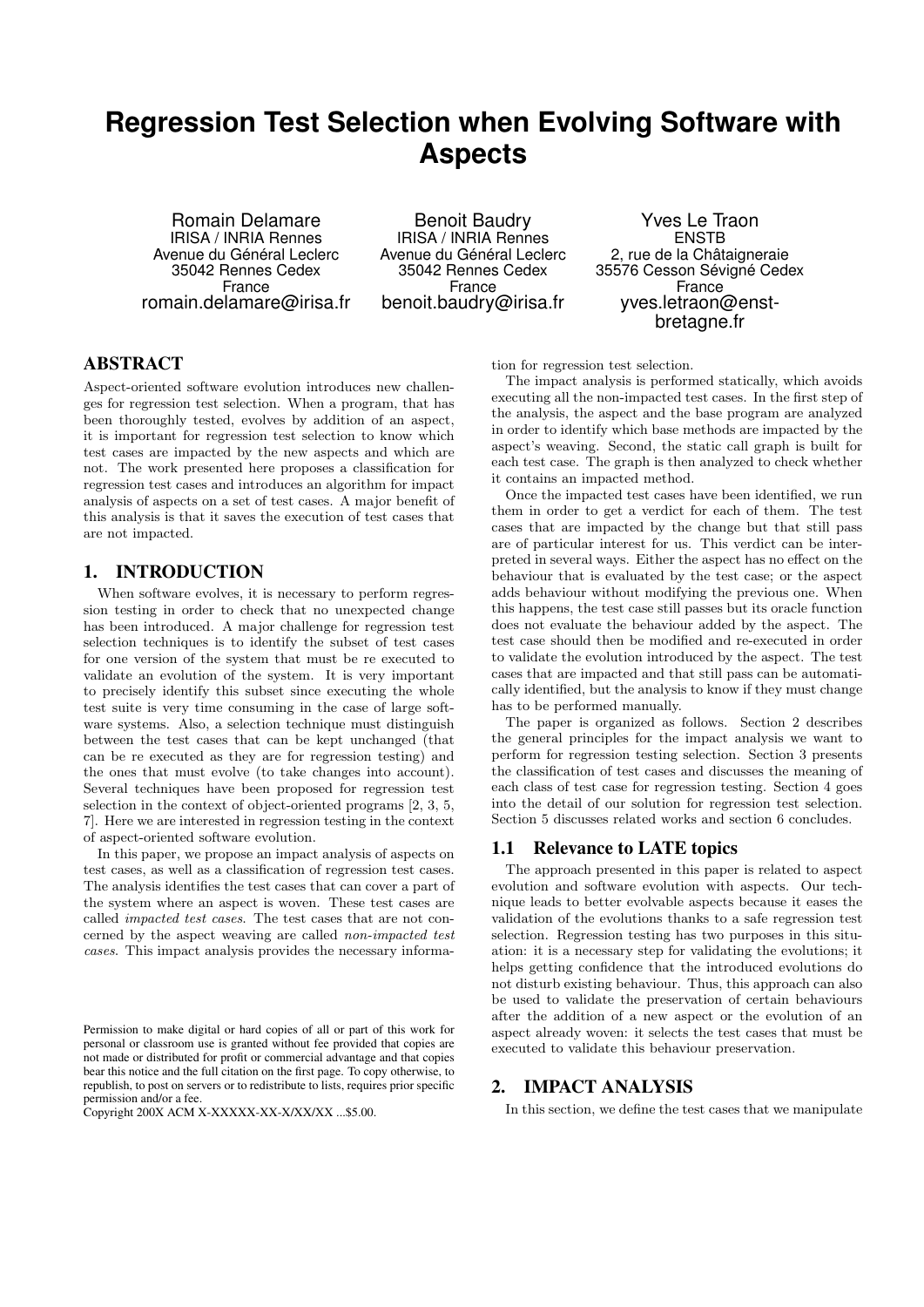```
public class Stack {
 class Cell {
    int data; Cell next;
    Cell(Cell n, int_i ) { next = n; data = i
        \cdot }
  }
  Cell head = null;
 public void push(int i) {
    head = new Cell(head, i);
  }
 public void pushArray(int[] t) {
    for(int i:t) push(i);
  }
 public int pop() {
    if(head==null)
      throw new EmptyStackError();
    int result = head.data;
    head = head.next;
    return result;
  }
}
```
Figure 1: Java Integer Stack implementation

and we introduce the global objectives of an impact analysis in case of aspect oriented evolution.

#### 2.1 Test cases

The starting point for the impact analysis proposed in this paper is a base program with its associated unit and system test cases. Our goal is then to analyze which test cases are impacted by the introduction of an aspect in the base program. Before we define what we mean by an impacted test case, we briefly present the structure of the test cases that we consider. It is important to understand this structure in order to understand the different ways an aspect can impact a test case. The analysis we propose is dedicated to Java programs, thus the base program is implemented in Java and the test cases are implemented with JUnit. All test cases conform to the same structure defined in the following. Test cases.

A test case is composed of three parts.

- The first part of the test case is the *preamble*, which puts the system in a certain state required by the test scenario.
- The second part actually executes the method under test with the *test data*.
- The third part is the *oracle*, composed of a set of assertions. The test case fails if any of the assertion of the oracle fails.

The following test case example is a unit test for the pop method of the class Stack:

```
1 @Test
 public void testPop2() {
    Stack s = new Stack();
    s.add(3);
5 int i = s.pop();
   assertEquals(3,i);
7<sup>1</sup>
```
The preamble is on lines 3 and 4: a new stack is created and an integer (3) is pushed. Line 5 exercise the method under test: pop is called on s and its result is stored in the local

```
public class StackTest {
  Stack stack;
  @Before
  public void setUp() throws Exception {
    stack = new Stack():
  }
  @Test
  public void testPush() {
    stack.push(-3);
    assertEquals(-3,stack.pop());
  }
  @Test
  public void testPushArray() {
  int[] t = \{1, 2, 3\};
    stack.pushArray(t);
    assertEquals(3,stack.pop());
    assertEquals(2,stack.pop());
    assertEquals(1,stack.pop());
  }
  @Test
  public void testPop() {
    try {
      stack.pop();
      fail();
     } catch(EmptyStackError e)
    {assertTrue(true);}
  }
}
```
Figure 2: JUnit tests for the **Stack** class

```
public aspect NonNegativeArg {<br>before(int i): execution(* *.*(int)) &&
  before(int i): execution(*
     args(i) if(i<0)
                 throw new Error("Negative arg")
          ;
   }
}
```
#### Figure 3: The **NonNegativeArg** aspects implementation

variable i. Finally line 6 is the oracle: an assertion checks if the result of pop equals the pushed integer.

It is important to note that in most cases the oracle (the set of assertions) cannot be exhaustive and is only partial: it is too expensive to check that the expected behavior occurred and *nothing else* occurred. For instance, in the previous example the oracle just checks if the result of pop is correct but it does not check if the stack is empty as it should be after the call of pop.

## 2.2 Objective of the impact analysis

The main objective of this work is to determine what test cases should be kept unchanged, what test cases should be modified, and what test cases should be removed in case of aspect oriented evolution. This analysis starts by detecting the methods in the base code that are impacted by an aspect. Then, a test case is detected as impacted if it can reach an impacted method.

#### Impacted method.

An impacted method is a method where an aspect is woven. Thus, a method is impacted if it includes a joinpoint shadow where an advice is woven. For instance if a pointcut matches every call to a method m, then the methods that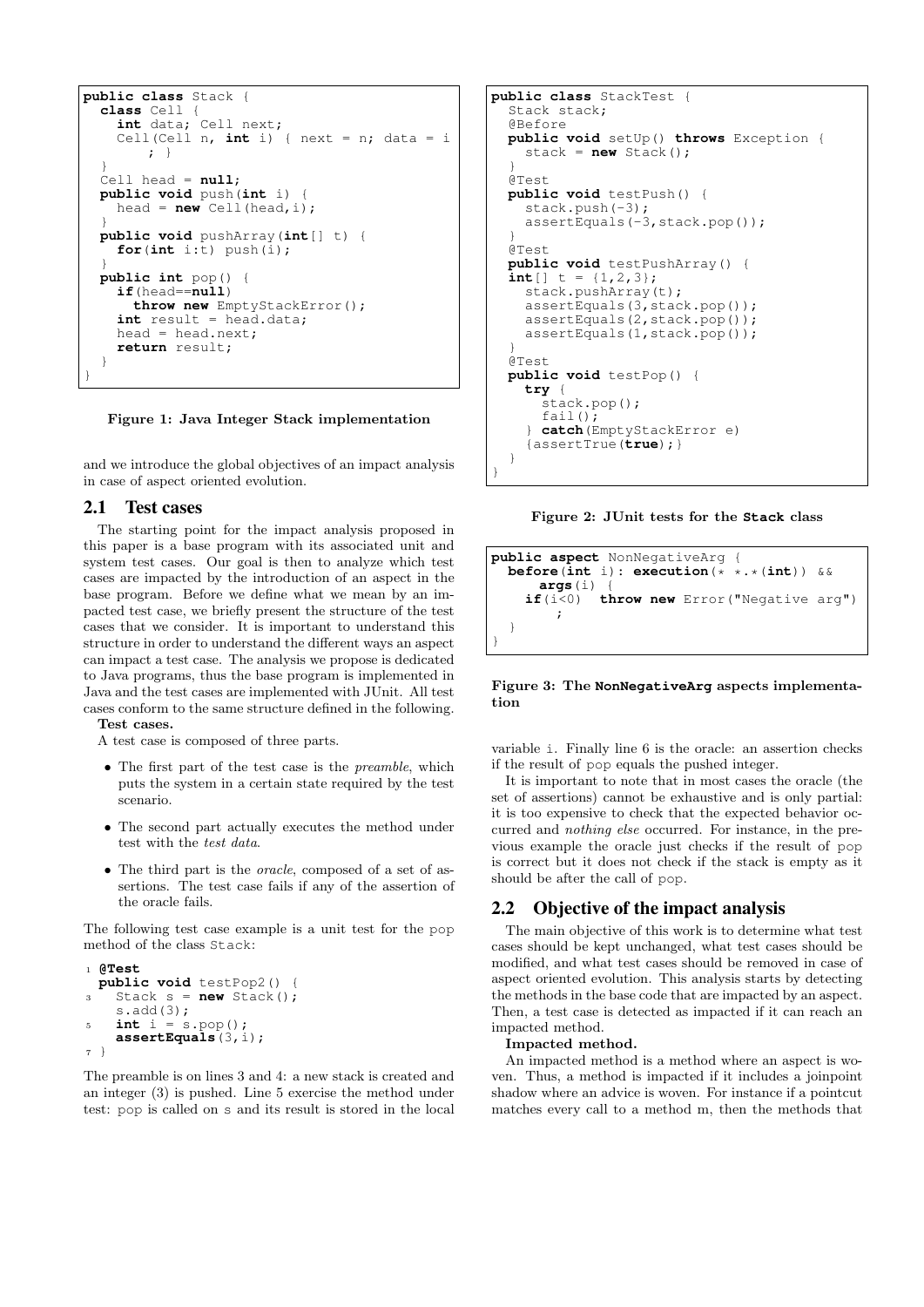| Impact<br>Analysis | Execution<br>Result    | Effect                                                  |
|--------------------|------------------------|---------------------------------------------------------|
| NI                 | No need to be executed |                                                         |
|                    | IΡ                     | - evolve to pass<br>$-$ evolve to fail<br>$-$ no change |
|                    | ΙF                     | - evolve to pass<br>- remove                            |

Table 1: Summary of the test case classification

call m are impacted. If a pointcut matches every execution of m, then m is impacted.

Figure 1 shows an example that implements an integer Stack in Java (adapted from Xie *et al.* [8]) and Figure 3 displays an aspect called NonNegativeArg. In this example, the NonNegativeArg aspect impacts the push method because its pointcut expression matches every execution of push, so its advice is woven within push.

#### Impacted test case.

An impacted test case is a test case that can possibly execute at least one impacted method according to the previous definition. Let  $M(tc)$  be the set of all the methods statically reachable by a test case tc and  $I(a)$  the set of all the methods impacted by an aspect  $a$ . A test case  $tc$  is impacted if and only if  $\exists a, M(tc) \cap I(a) \neq \emptyset$ .

Figure 2 shows three JUnit test cases for the Stack class. The push method is impacted by the NonNegativeArg aspect, so the testPush and testPushArray test cases are impacted:

- testPush calls an impacted method
- testPushArray calls the pushArray method which calls push which is impacted

A test case can be impacted by an aspect in several different ways. The preamble may not achieve to put the system in the correct state. For instance in the example of section 2.1, if an aspect only allows pushing an integer in a stack under certain conditions, the integer might not be pushed as expected. The aspect might modify the behavior of the method under test and the result is not the same, so the oracle is not correct, or a behavior has been added, and the oracle must be extended. The input domain of the method under test may also change, so the input data may not be correct anymore.

Next section introduces the different classes of test cases that our analysis can identify and section 4 details the static analysis that we perform in order to determine the set of impacted test cases.

## 3. CLASSIFICATION OF TEST CASES

Depending on whether they are impacted or not and whether they pass or not we classify the test cases as presented in the following.

#### 3.1 Classification definition

We define a first level for the classification:

Not Impacted(NI) and Impacted(I) test cases.

The NI class is the class of test cases that are not impacted by the aspect. On the contrary, the I class is the class of the test cases that are impacted according to the previous definition. Those two classes are exclusive and can be computed statically. At a second level of classification, the I class is divided into two subclasses:

Impacted Passing(IP) and Impacted Failing(IF) test cases.

The IP class contains the test cases that are impacted and that still pass, i.e. the assertions for the oracles are all satisfied. The IF contains the test cases that are impacted and fails.

This classification has two benefits. First, test cases classified as NI do not need to be executed for regression testing after the aspect weaving. As we discuss it in section 4, the classification of NI and I test cases is performed statically, thus the test cases that are not impacted by the aspect are never executed. Second, the distinction between IP and IF also offers valuable information for regression testing. In particular, a test case that is impacted and that still passes (IP) must be carefully studied. It is important to check if the test case still passes because the aspect has not changed the behavior it evaluates or if it passes because its oracle is too weak and does not consider the new behavior inserted by the aspect.

### 3.2 Classification exploitation

Once the test cases have been classified we can determine whether they should be modified, removed or kept unchanged. This section describes how to consider the test cases according to their class.

It is not necessary to execute the test cases of class NI. As we are sure that they are not impacted, if they passed before the weaving of the aspects, they should still pass. It is a major contribution as it may save a lot of time in large systems.

The test cases in class IP can evolve in three different ways, depending on the oracle. It is important to check the oracle because it might have become too weak. As discussed before the oracle is usually partial and some properties added by the aspect might not be checked. When it is the case, the test case can evolve to fail – assertions are added to the oracle and at least one of them fails – or it can evolve to pass – assertions are added and they all pass. When evolving, a test case checks new properties added by an aspect. If the test case fails there is probably an error in the aspect. The oracle may also not need any change and the test case is kept unchanged.

For the test cases of class IF the tester must focus on the input data. If the input data of a IF test case is still in the input domain of the method under test then the expected result must have change and the test case can evolve by correcting the oracle. If the input data is no more in the input domain, then it should be removed.

Table 1 shows a summary of the test case classification with the different possible evolutions.

In the Stack example, Figure 2 shows three test cases. Test case testPush is impacted as it calls an impacted method, push. When executed this test case fails as it calls push with a negative argument so it is in class IF. This test case should be removed as its input data is no more in the input domain of the method under test. Test case testPushArray is impacted too but still passes so it is in class IP. There is nothing new to check so the oracle is still good and this test case should be kept unchanged. Finally test case testPop is not impacted so it is kept unchanged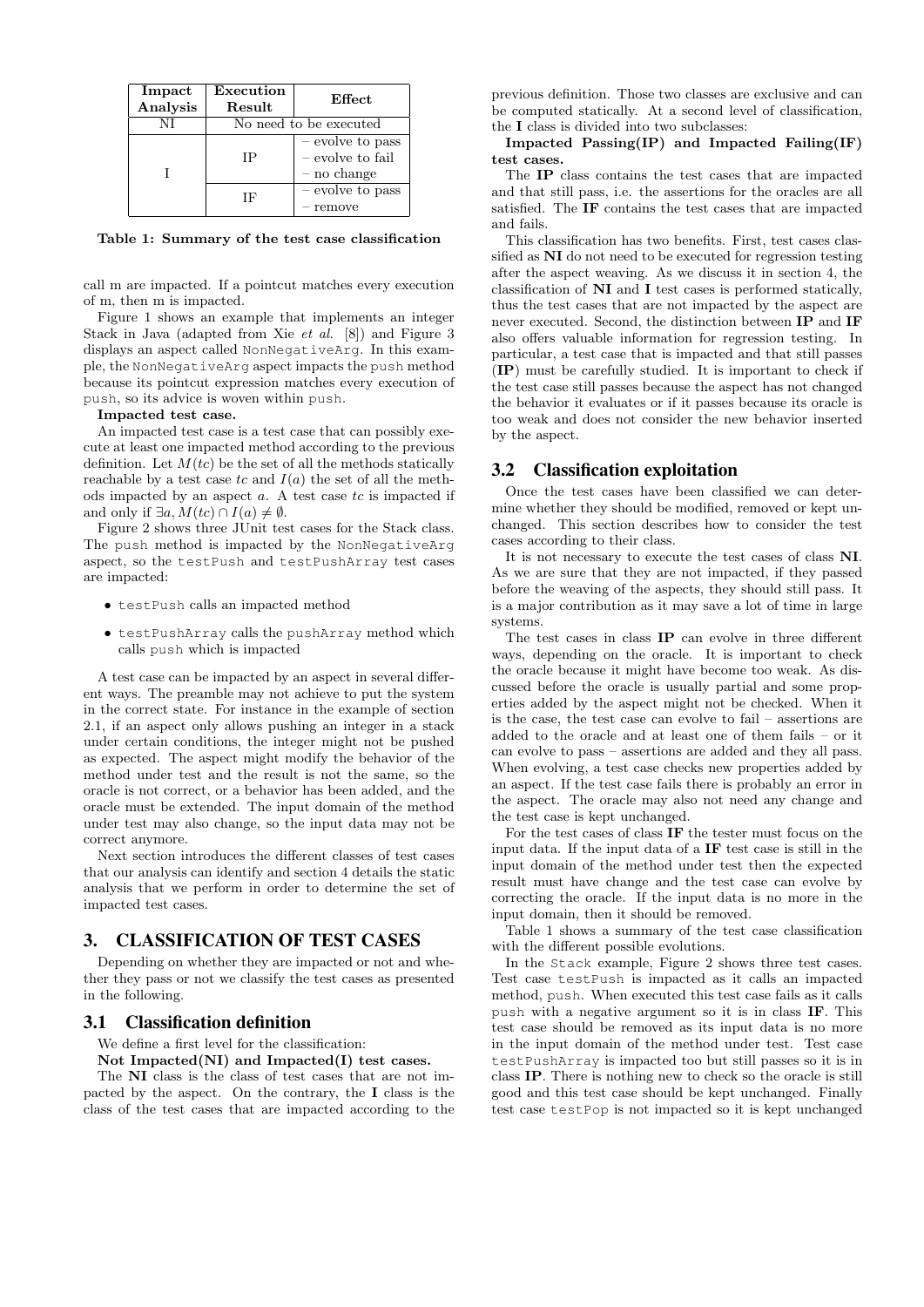

Figure 4: Metamodel of the impacted methods model.



Figure 5: Object diagram of the impacted methods model of the stack example.

and not executed.

## 4. STATIC REGRESSION TEST SELECTION

To distinguish between NI and I test cases, we statically analyze the Java base program, the aspects and the test cases.

Thanks to the pointcut expression we can statically know in which methods the aspect is woven. The analysis thus consists of two steps. First, we build a model that captures the relationships between aspects and the base code. Then we analyze the static call graph of each test case in order to determine if they are impacted.

#### 4.1 Impacted methods model

When a Java program and an aspect are compiled with the AspectJ compiler, the joinpoints where the aspect has to be woven are statically identified. To evaluate the impact of the aspects on the test cases we build a model that represents the relationships between the aspects and the base code.

Figure 4 shows the metamodel we have designed to capture impacted methods. A system is composed of a set of methods and a set of aspects, and there is a relation between the aspects and the methods that represents the fact that an aspect is woven *within* the code of a method.

We have extended the AspectJ compiler in order to build an instance of this metamodel. The AspectJ compiler compiles the Java classes and weaves the aspects, directly generating woven byte code. The compiler offers an interface to add a build listener (which is called after each compilation). The compiler then provides a list of weaving relations between the aspects and the different parts of the Java code where the aspects are woven. We use those information to build the impacted methods model.

As an example, figure 5 shows the model corresponding to the stack example, in the form of an object diagram. This model contains an instance of class Method for each method of Stack and an instance of Aspect for the aspect NonNegativeArg. As seen before, the advice of NonNegativeArg is woven within Stack.push, so there



Figure 6: Class diagram illustrating the overapproximation with polymorphism.



Figure 7: The static call graph of **testM**.

is a relationship between the two instances.

### 4.2 Static call graph

The second step consists in checking if a test case can reach an impacted method or not. This requires knowing the methods that are reachable by the test case. The adopted solution relies on a static call graph that allows us to know which methods are reachable by a test case.

Static call graph.

A static call graph is a pair  $(N, A)$  where:

- $N$  is a set of nodes that model methods in the system, each method being represented by only one node.
- $A \subset N \times N$  is a set of edges that represent potential calls. If  $n1, n2 \in N$  respectively represents the methods m1 and m2, then  $n1 \times n2 \in A$  means that m1 potentially calls m2..

The notion of potential call is related to polymorphism. Figure 6 shows a class diagram where C1 is a class defining a method m and C2 and C3 are two classes inheriting from C1 and overriding m. The testing class TestC has a test that calls m on an object declared with class C1, but in the general case we cannot know statically know which is the actual type of the object at runtime and which method is actually executed. That is why testM can potentially call C1.m, C2.m and C3.m. Figure 7 shows the static call graph of testM.

To determine if a test case is impacted we then traverse its static call graph. For each encountered method we check refer to the impacted methods model to know if it is impacted by an aspect. For instance in the static call graph of Figure 8, which shows the static call graph of the testPushArray test case, the Stack.push method is called, and the impacted methods model from Figure 5 shows that there is an aspect woven within Stack.push, so the testPushArray is impacted.

In the example of Figure 6, if we consider that only  $C2$ .m is impacted, as it is reachable by testM (Figure 7), we consider testM as impacted. This is an overapproximation as we cannot be sure that C2.m is actually executed by testM.

This overapproximation of the methods reachable by a test case allows us to guarantee that the test cases detected